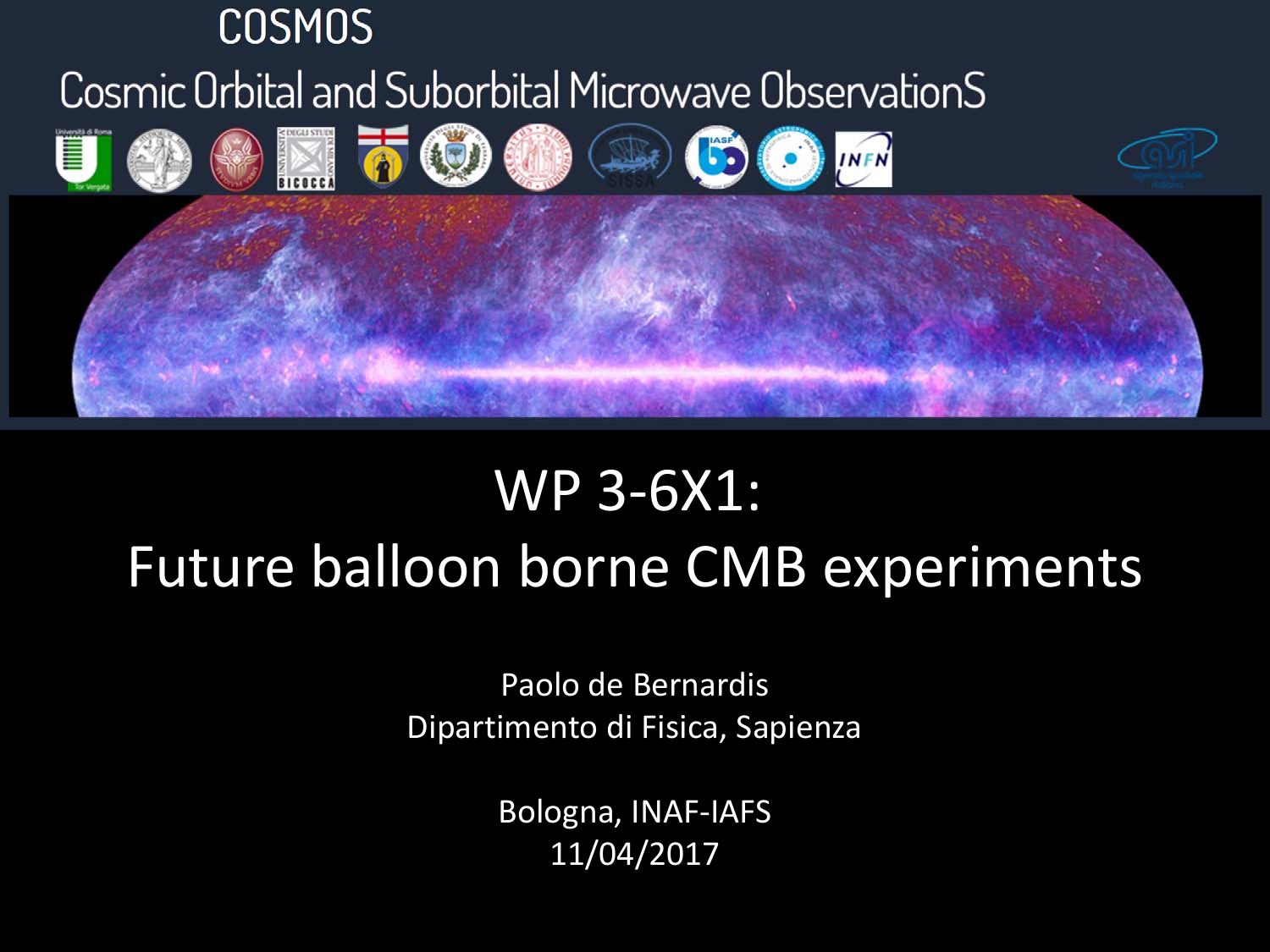## WP 3‐6X1: Future balloon borne CMB experiments Obiettivi del WP :

- $\bullet$  First Year, t0+6 months • Review of ISD polarization models and data • Review of CMB polarization models and data • Review of spectral distortions of the CMB • Simulation of atmospheric effects in polarization and spectral emission/anisotropy
- $\bullet$  First Year, t0+12 months • Review of the spectrum of the residual stratospheric atmosphere • Review of state‐of‐the‐art detection technology • Review of available polarimetric techniques • Review of available spectral measurements techniques • Review of available stratospheric‐flight opportunities and capabilities
- $\bullet$  Second year, t0+18 months • Preliminary design of a payload for an S4‐level high‐ frequency polarization survey on a stratospheric balloon • Preliminary performance/cost optmization • Assessment of the feasibility of absolute spectral measurements • Assessment of the feasibility of differential spectral measurements
- $\bullet$  Second year, t0+24 months: • Design and construction of prototypes of selected key subsystems for the polarization measurement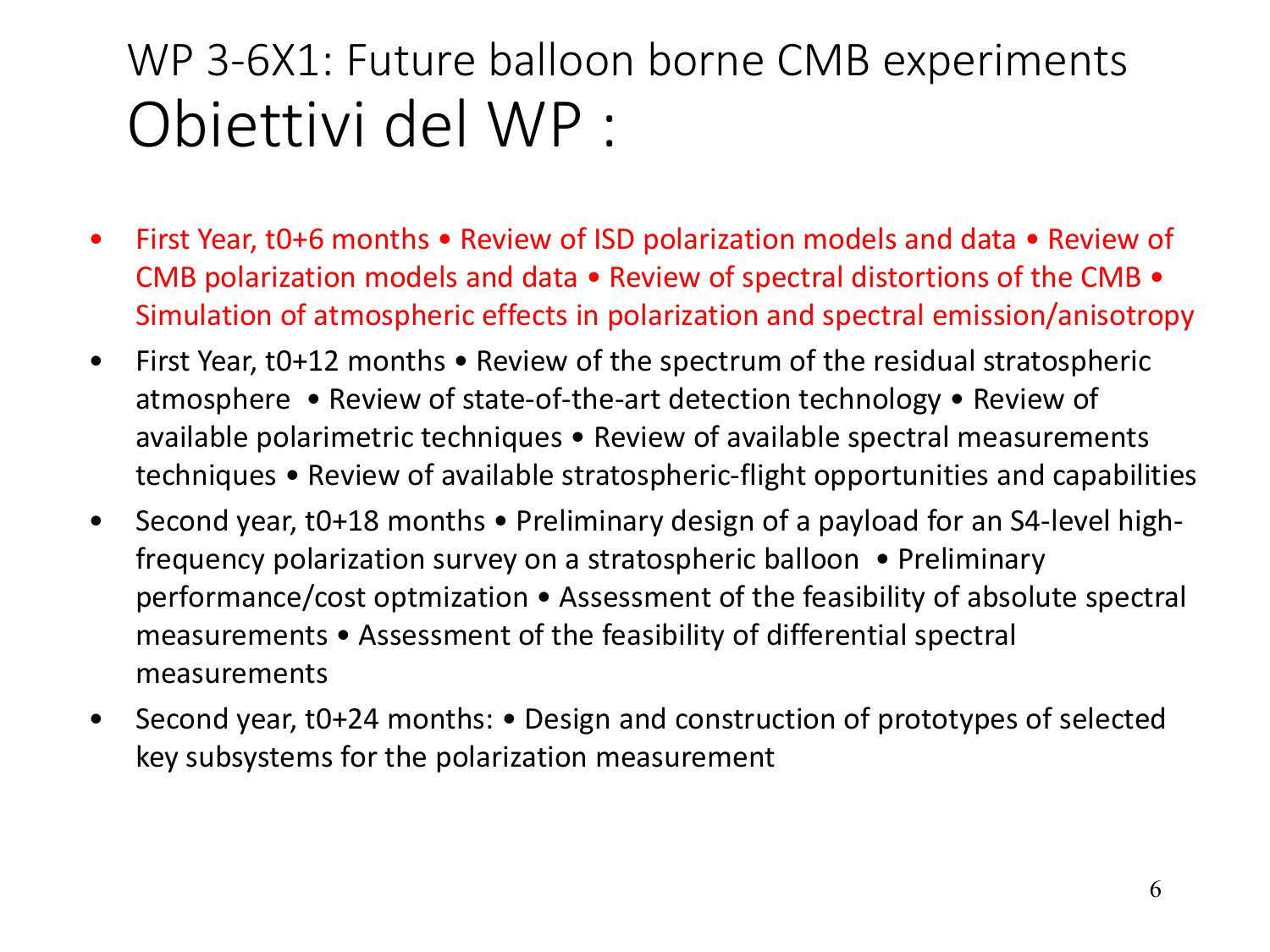## DeliverablesWP 3‐6X1: Future balloon borne CMB experiments

- Optimized payload configuration (telescope, polarimeter, detectors, scanning) for CMB polarization surveys at high frequency
- •Optimized observations plan and performance estimate
- •Flight requirements
- • Optimized payload configuration (telescope, spectrometer, detectors, reference, scanning) for spectral‐spatial anisotropy or absolute spectrum measurements
- Optimized observations plan and performance estimate
- •Flight requirements
- •All collected in the balloon feasibility study document.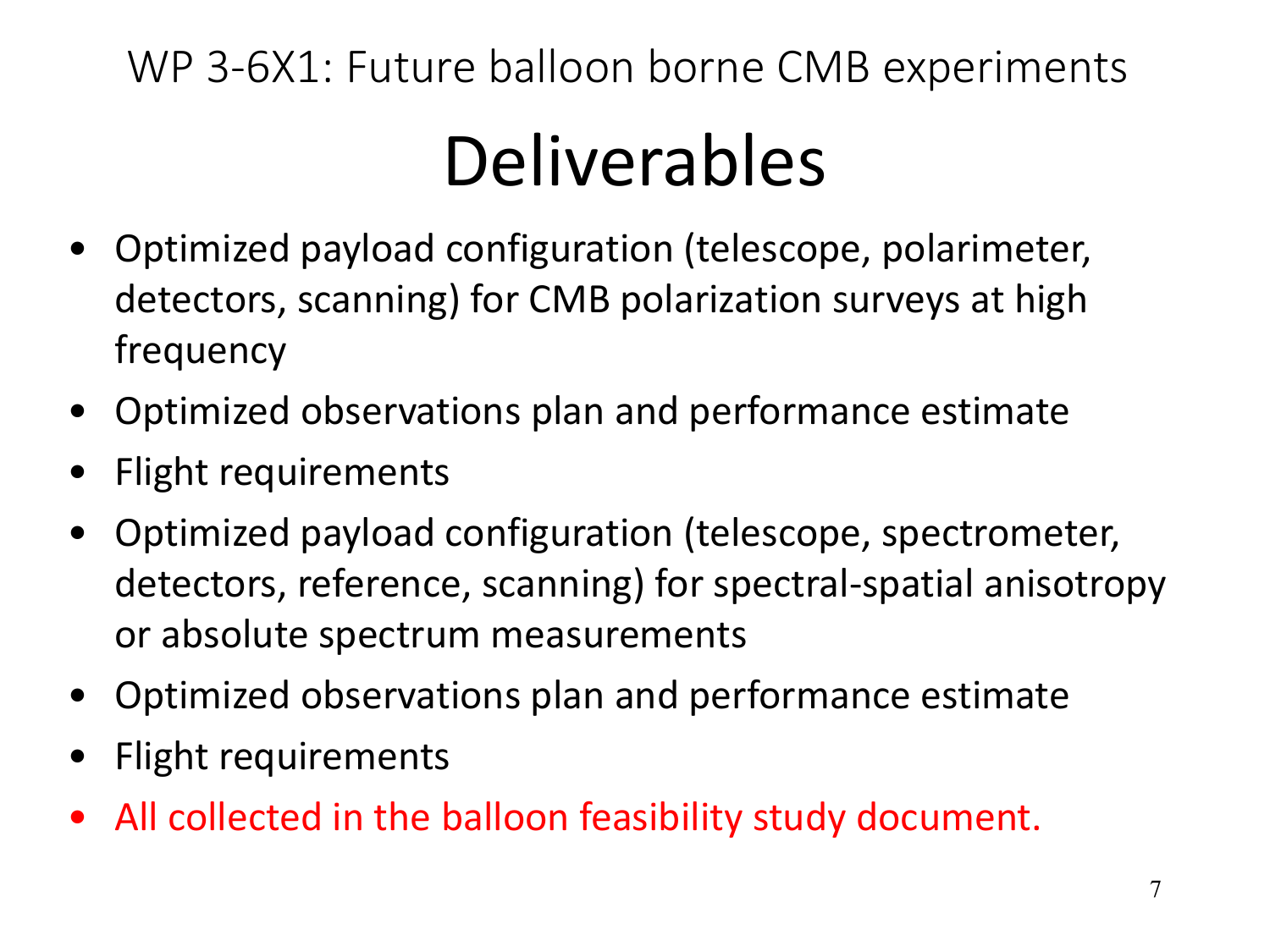WP 3‐6X1: Future balloon borne CMB experiments Obiettivi del WP per RA1 :

- *Review of ISD polarization models and data useful for a new‐generation balloon mission*
- *Review of CMB polarization models and data useful for a new‐generation balloon mission*
- *Review of spectral distortions of the CMB useful for a new‐generation balloon mission*
- *Simulation of atmospheric effects in polarization and spectral emission/anisotropy useful for a new‐ generation balloon mission*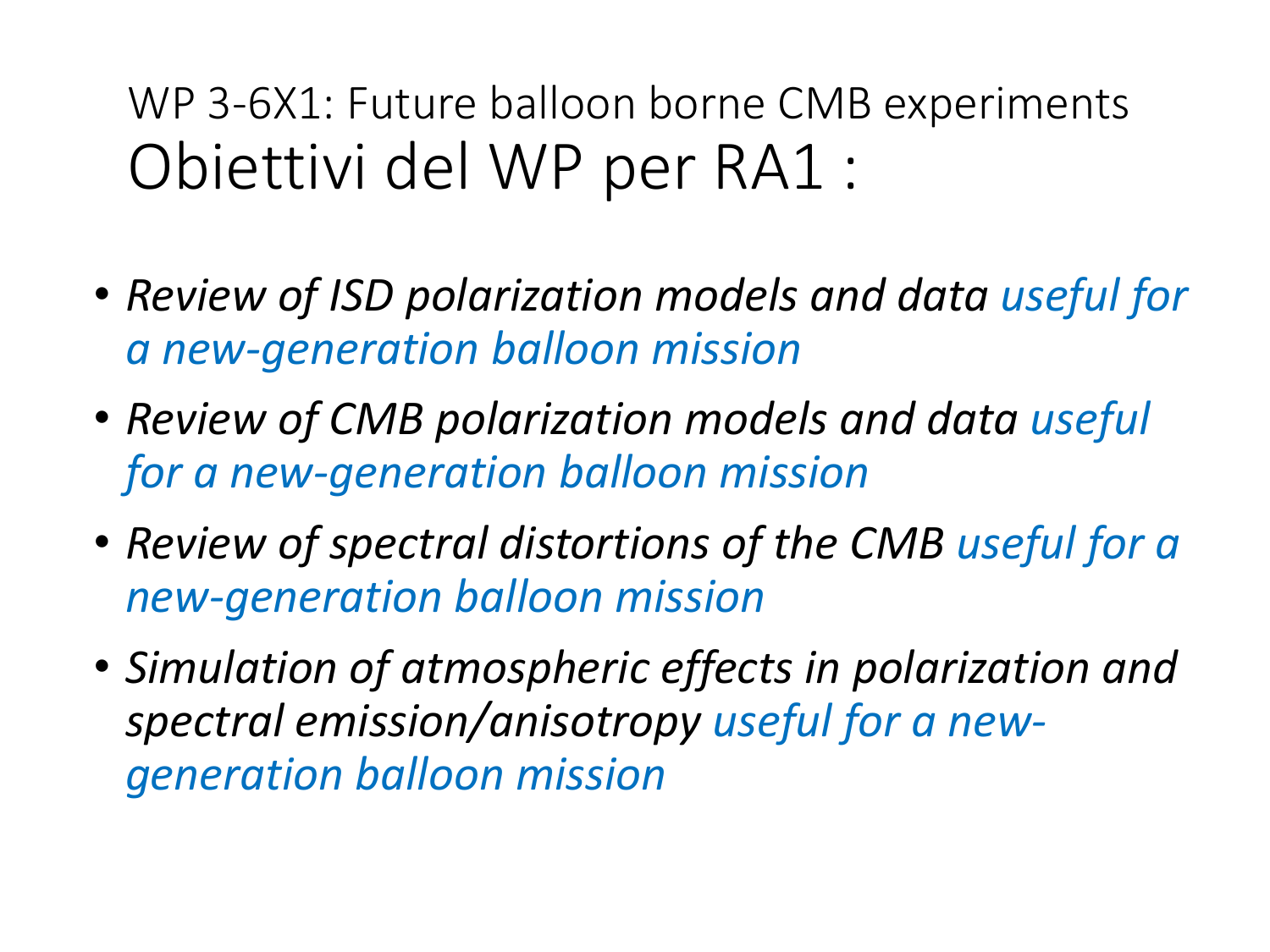WP 3‐6X1: Future balloon borne CMB experiments a) Review of ISD polarization models and data

- *Physics of the ISD (short, references)*
- •*Dust proxies (short, references)*
- •*ISD data (references, critical discussion on their accuracy)*
- •*Template models (PSM et al., short, references)*
- • *Shortcomings of template models and statistical estimate of their impact*
- *3D models*
	- *Statistical*
	- *"Geographical"*
	- *Mixed*
- "Best" model for new balloon-borne polarization survey and for *"Best" model for new balloon‐borne polarization survey and for satellite polarization (full‐sky) survey. Same for spectral surveys.*
- • *Power spectra versus maps. Power spectrum of residuals. Non‐ gaussianity of residuals.*
- *Estimate of the effect of angular resolution, polarimetry angle accuracy, sensitivity, spectral coverage and resolution (both targets)*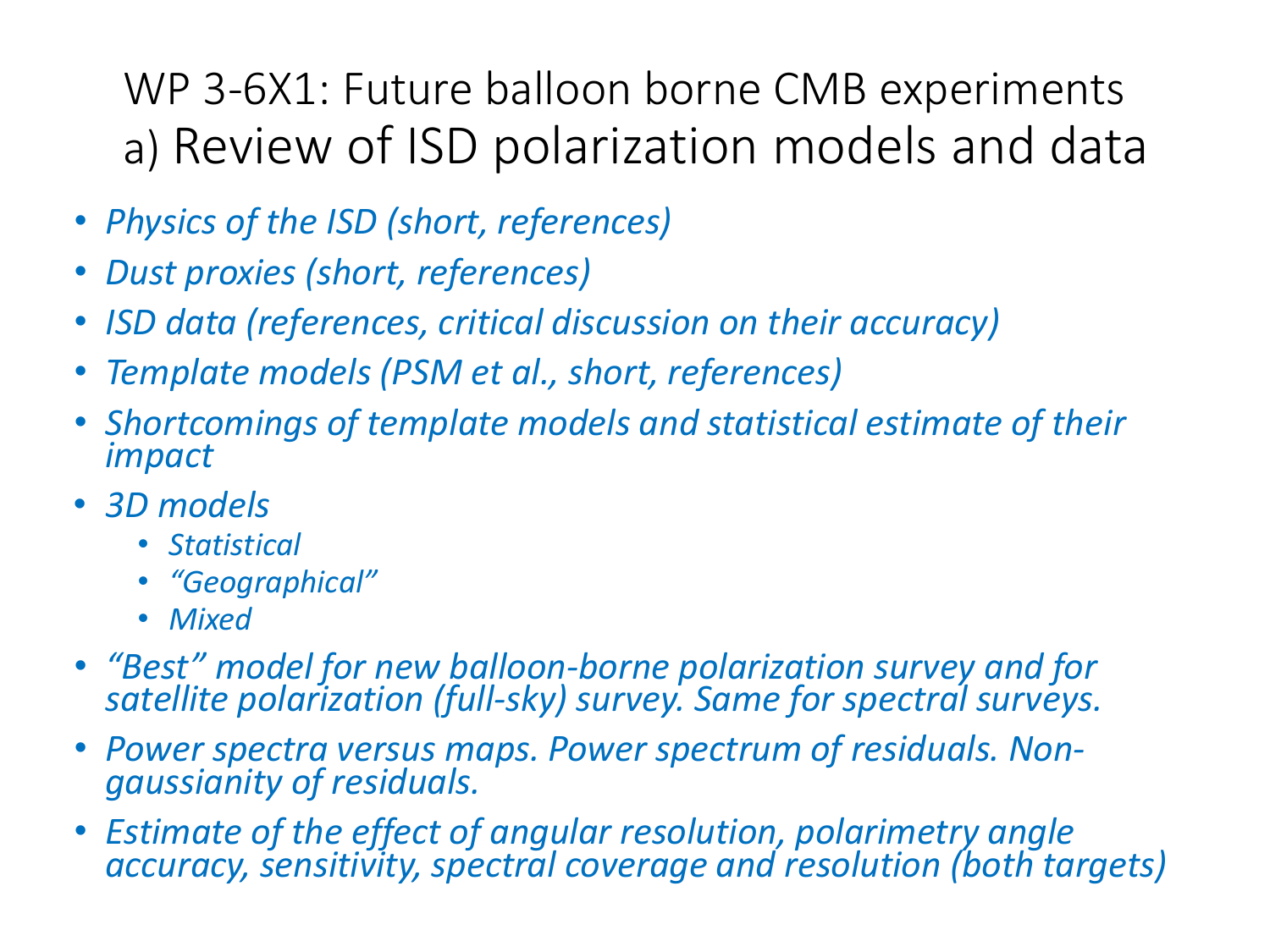WP 3‐6X1: Future balloon borne CMB experiments b) Review of CMB polarization models and data

- *Well known and consolidated: short review with references, definition of observables, sample power spectra, sample polarization maps and stacking.*
- *The problem of BB spectrum amplitude (primordial and reionization peaks). "Reasonable" assumptions.*
- *Signal levels for different instrument configurations and sensitivities – sample/cosmic variance and sky coverage – Polarization sampling.*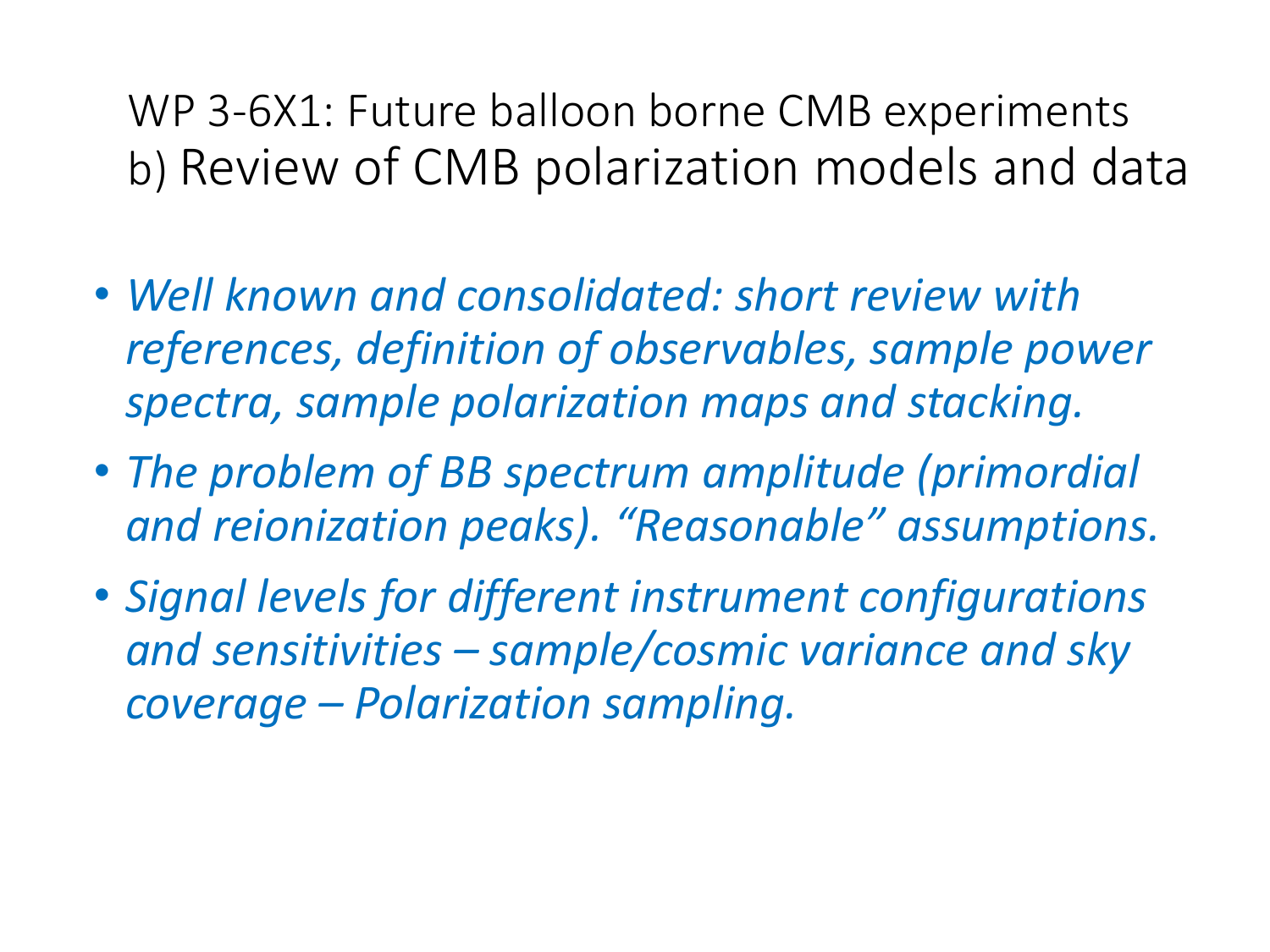WP 3‐6X1: Future balloon borne CMB experiments c) Review of spectral distortions of the CMB

- *Isotropic and anisotropic spectral distortions: short review of the physics; references.*
- *Sample spectra, spectral regions of interest in different cases*
- *Comparison to dust (a) and atmospheric (d) spectra*
- *Separation feasibility (template fitting, and more) from a balloon platform*
- *Separation feasibility from a satellite platform*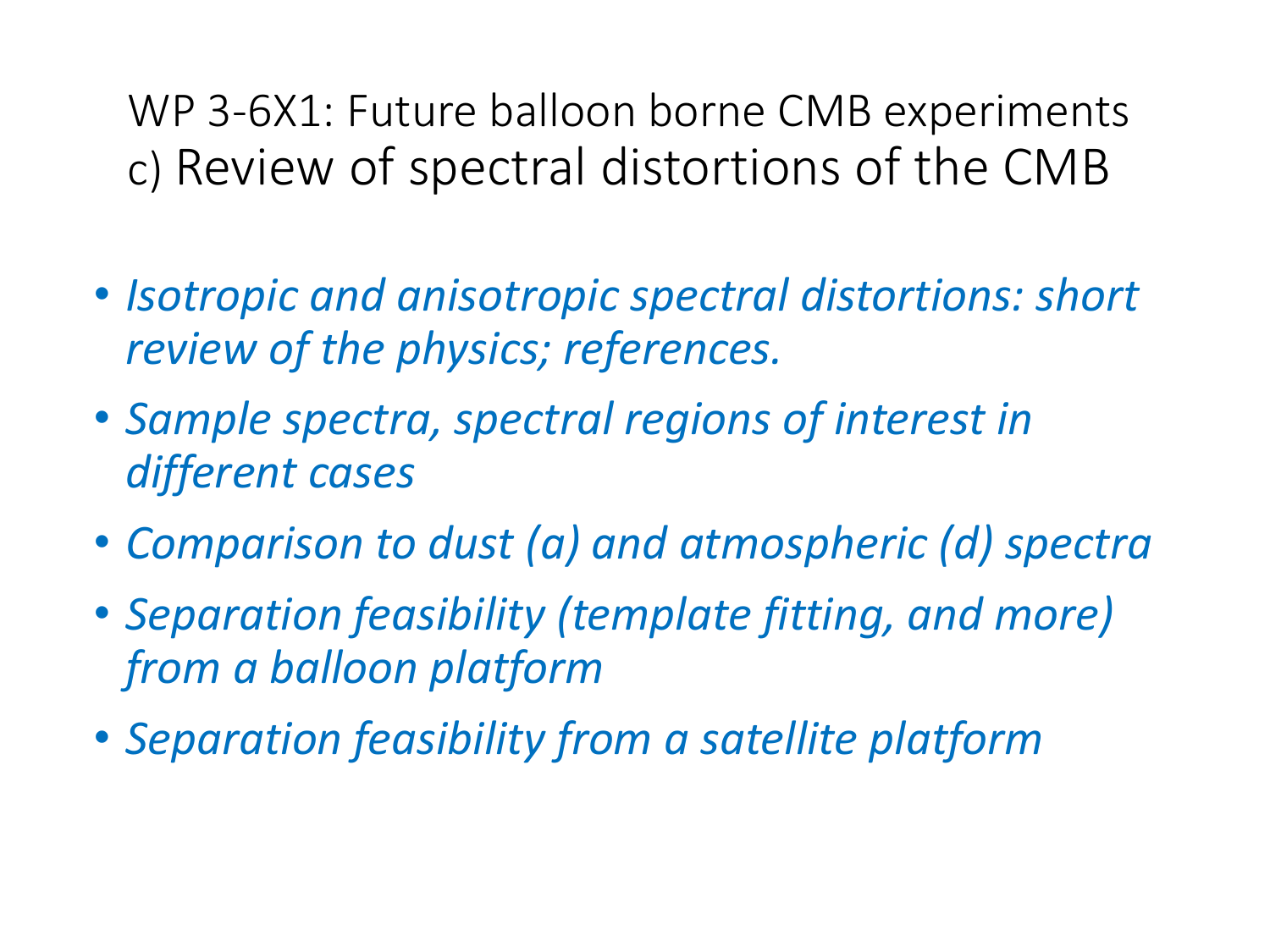WP 3‐6X1: Future balloon borne CMB experiments d) Simulation of atmospheric effects in polarization and spectral emission/anisotropy

- *Background (spectral) from residual atmosphere at balloon altitude. Models and sample spectra*
- *Stability of the background and 3D distribution; modulation by pendulation*
- *Polarization effects (Zeeman of O<sub>2</sub>, ice crystals, etc.)*
- *Polarization conversion in optical systems*
- *Optimal observation bands for a balloon platform (both polarization and spectral distortions)*
- *Monitor bands and their efficiency*